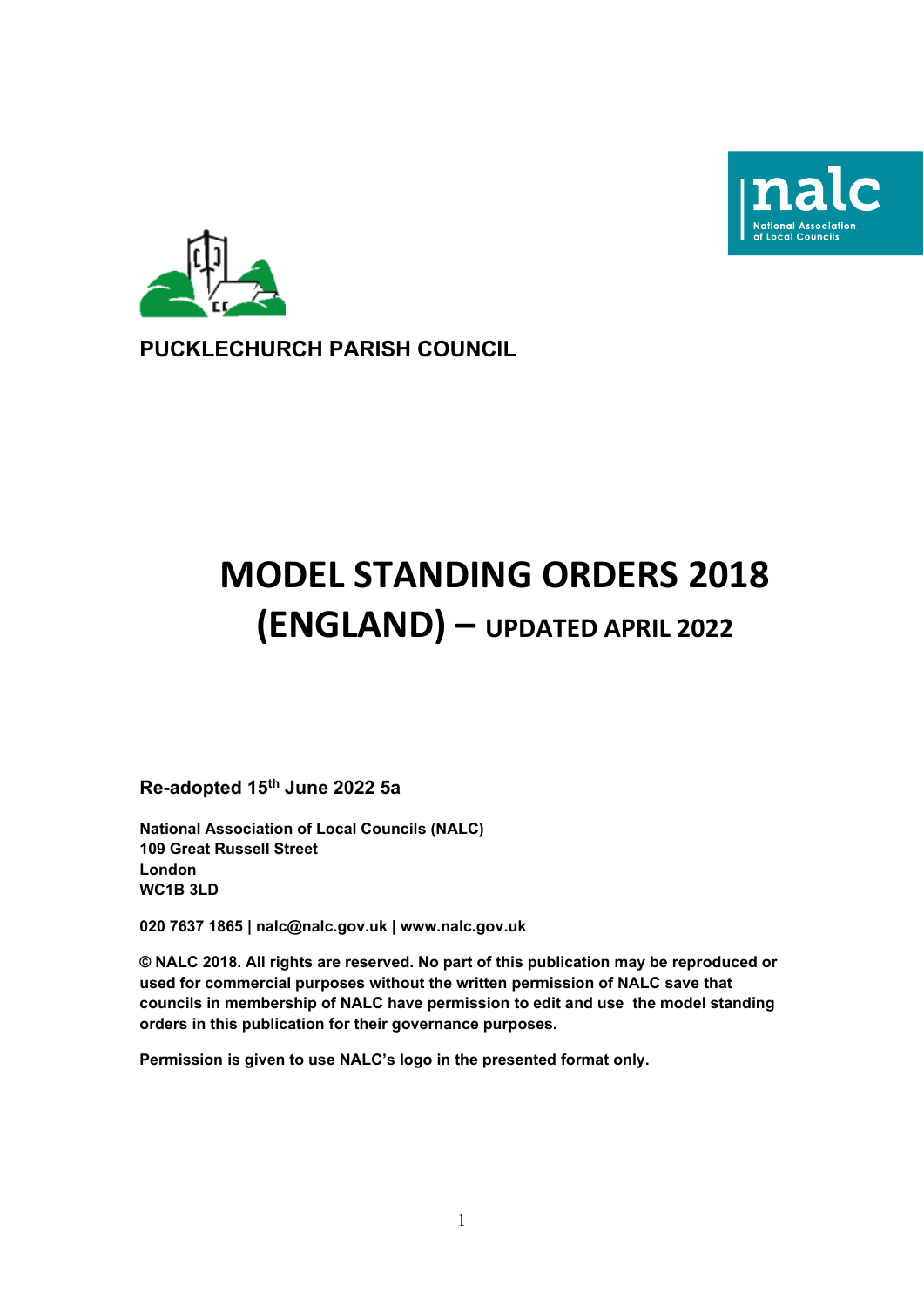| $2_{\cdot}$ |                                                            |  |
|-------------|------------------------------------------------------------|--|
| 3.          |                                                            |  |
| 4.          |                                                            |  |
| 5.          |                                                            |  |
| 6.          | EXTRAORDINARY MEETINGS OF THE COUNCIL, COMMITTEES AND      |  |
| 7.          |                                                            |  |
| 8.          |                                                            |  |
| 9.          |                                                            |  |
|             |                                                            |  |
|             |                                                            |  |
|             |                                                            |  |
|             |                                                            |  |
|             |                                                            |  |
|             |                                                            |  |
|             |                                                            |  |
|             | 17. RESPONSIBILITIES UNDER DATA PROTECTION LEGISLATION  13 |  |
|             |                                                            |  |
|             | 19. COMMUNICATING WITH DISTRICT AND COUNTY OR UNITARY      |  |
|             |                                                            |  |
|             |                                                            |  |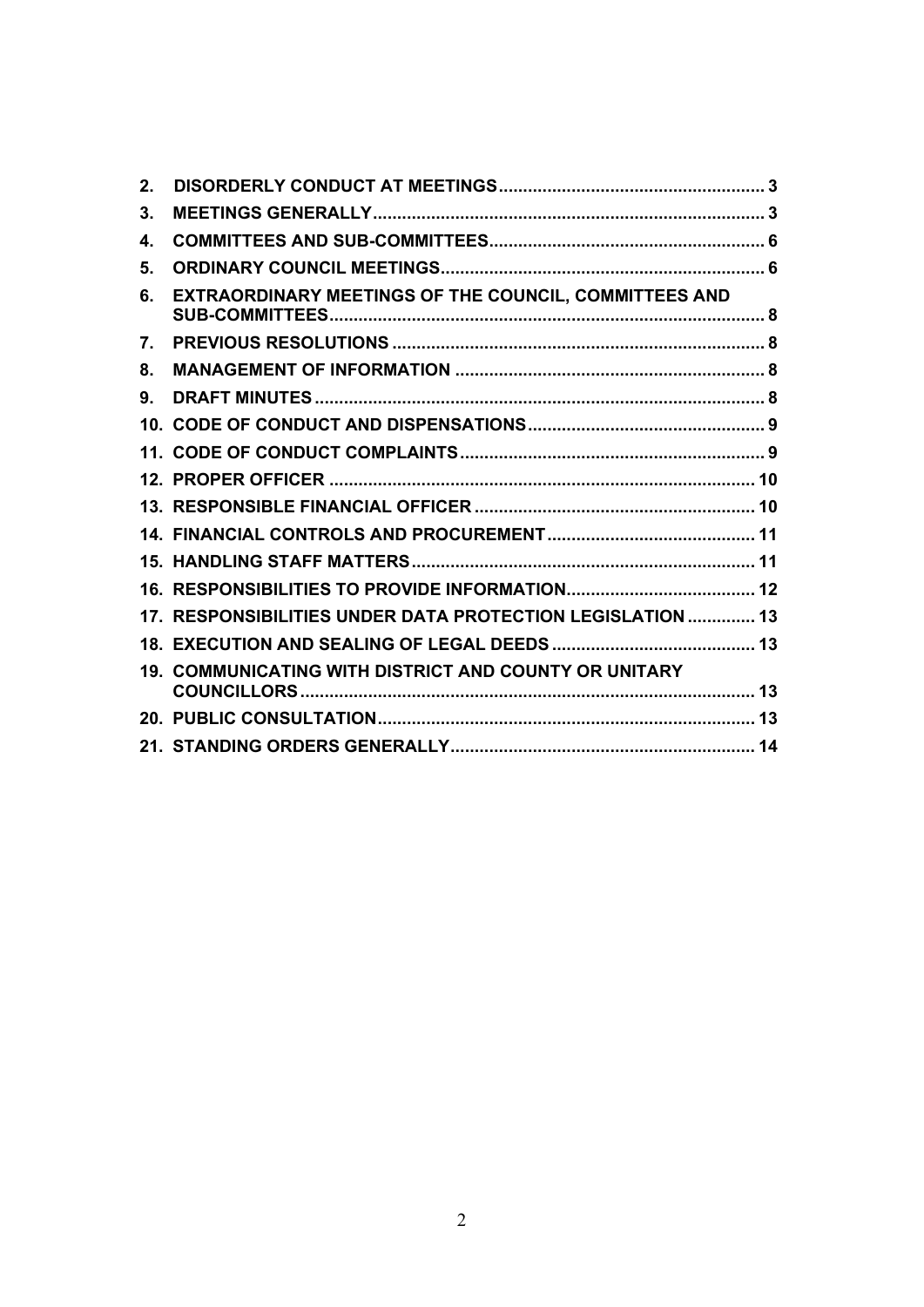#### 1. **COUNCILLORS**

- a. Following election or co-option to the Council, each Councillor will be issued with a copy of the Code of Conduct, Standing Orders and Financial Regulations of the Council. They will sign the Declaration of Acceptance of Office form in the presence of the Proper Officer of the Council, or of a Councillor who has been specifically designated by the Council for this purpose
- b. All Councillors will observe the Code of Conduct at all times when on Council business and no member will act in such a way that will bring the Council into disrepute, behave offensively in meetings or obstruct the Council's business.
- c. The Code of Conduct adopted by the Council will define when a Councillor will declare a personal or prejudicial interest in an item for discussion at a Council meeting. The Councillor will declare that interest and the nature of the interest at the earliest opportunity.
- d. All Councillors must adhere to legislation relating to Disclosable Pecuniary Interests (DPI's) in particular the requirements of the Localism Act 2011 (ss. 29 - 34) and The Relevant Authorities (Disclosable Pecuniary Interests) Regulations 2012.
- e. A Councillor has the right to attend every meeting but can be excluded for disruptive behaviour

# <span id="page-2-0"></span>2. **DISORDERLY CONDUCT AT MEETINGS**

- a No person shall obstruct the transaction of business at a meeting or behave offensively or improperly. If this standing order is ignored, the chairman of the meeting shall request such person(s) to moderate or improve their conduct.
- b If person(s) disregard the request of the chairman of the meeting to moderate or improve their conduct, any councillor or the chairman of the meeting may move that the person be no longer heard or be excluded from the meeting. The motion, if seconded, shall be put to the vote without discussion.
- c If a resolution made under standing order 2(b) is ignored, the chairman of the meeting may take further reasonable steps to restore order or to progress the meeting. This may include temporarily suspending or closing the meeting.

# <span id="page-2-1"></span>3. **MEETINGS GENERALLY**

- a **Meetings shall not take place in premises which at the time of the meeting are used for the supply of alcohol, unless no other premises are available free of charge or at a reasonable cost.**
- b **The minimum three clear days for notice of a meeting does not include the day on which notice was issued, the day of the meeting, a Sunday, a**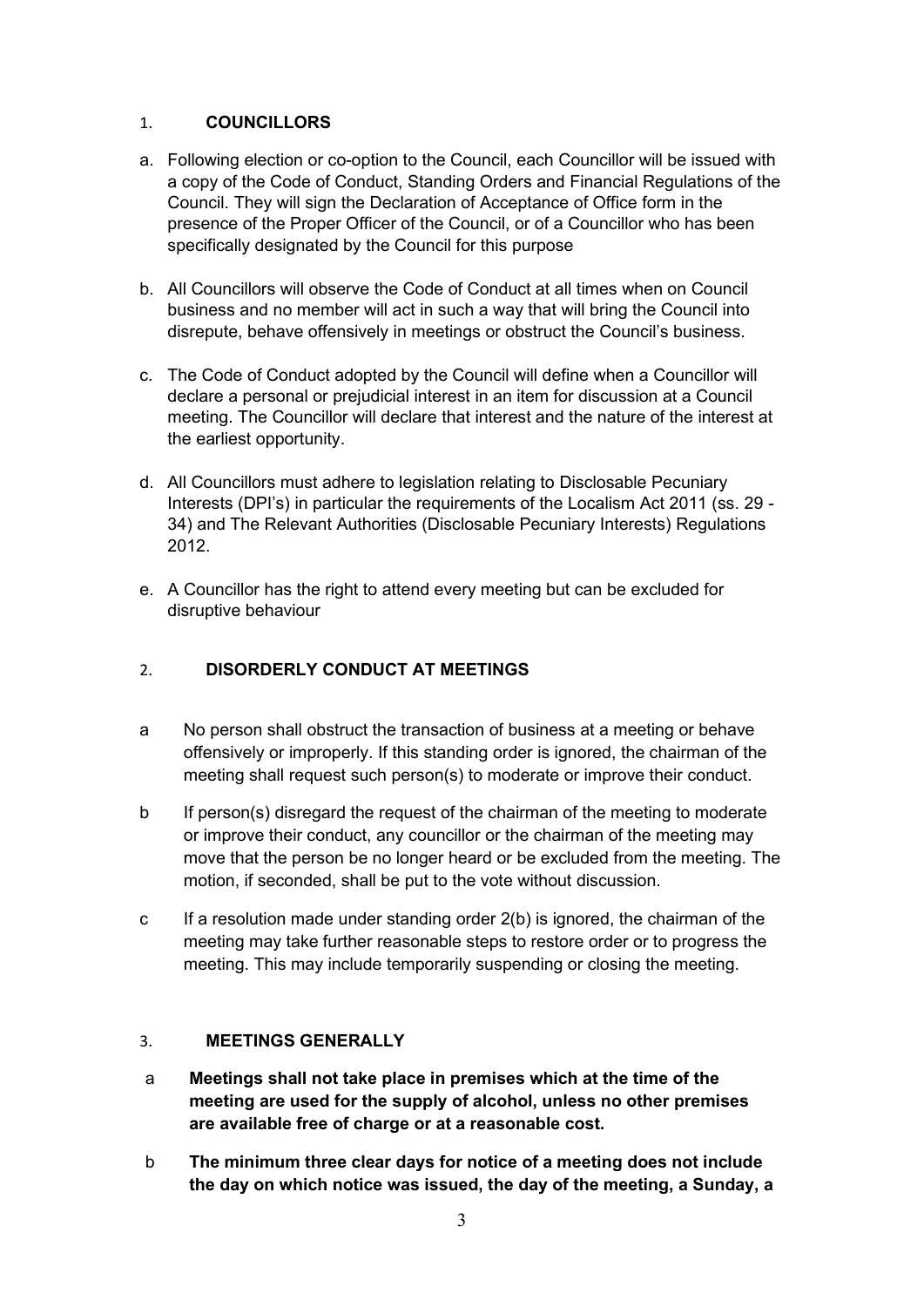**day of the Christmas break, a day of the Easter break or of a bank holiday or a day appointed for public thanksgiving or mourning.**

- c **The minimum three clear days' public notice for a meeting does not include the day on which the notice was issued or the day of the meeting unless the meeting is convened at shorter notice**
- d **Meetings shall be open to the public unless their presence is prejudicial to the public interest by reason of the confidential nature of the business to be transacted or for other special reasons. The public's exclusion from part or all of a meeting shall be by a resolution which shall give reasons for the public's exclusion.**
- e Members of the public may speak at Council at the discretion of the Chairman of the meeting for no longer than three (3) minutes per person and at a prescribed point in the agenda (public participation),
- f Members of the public may take no part in the meeting unless invited to do so by the chairman.
- g Questions asked by a member of the public during public participation session at a meeting shall not require a response or debate at that meeting.
- h **Subject to standing order 3(m), a person who attends a meeting is permitted to report on the meeting whilst the meeting is open to the public. To "report" means to film, photograph, make an audio recording of meeting proceedings, use any other means for enabling persons not present to see or hear the meeting as it takes place or later or to report or to provide oral or written commentary about the meeting so that the report or commentary is available as the meeting takes place or later to persons not present.**
- i **A person present at a meeting may not provide an oral report or oral commentary about a meeting as it takes place without permission.**
- j **The press shall be provided with reasonable facilities for the taking of their report of all or part of a meeting at which they are entitled to be present.**
- k **Subject to standing orders which indicate otherwise, anything authorised or required to be done by, to or before the Chairman of the Council may in his absence be done by, to or before the Vice-Chairman of the Council (if there is one).**
- l **The Chairman of the Council, if present, shall preside at a meeting. If the Chairman is absent from a meeting, the Vice-Chairman of the Council (if there is one) if present, shall preside. If both the Chairman and the Vice-Chairman are absent from a meeting, a councillor as chosen by the councillors present at the meeting shall preside at the meeting.**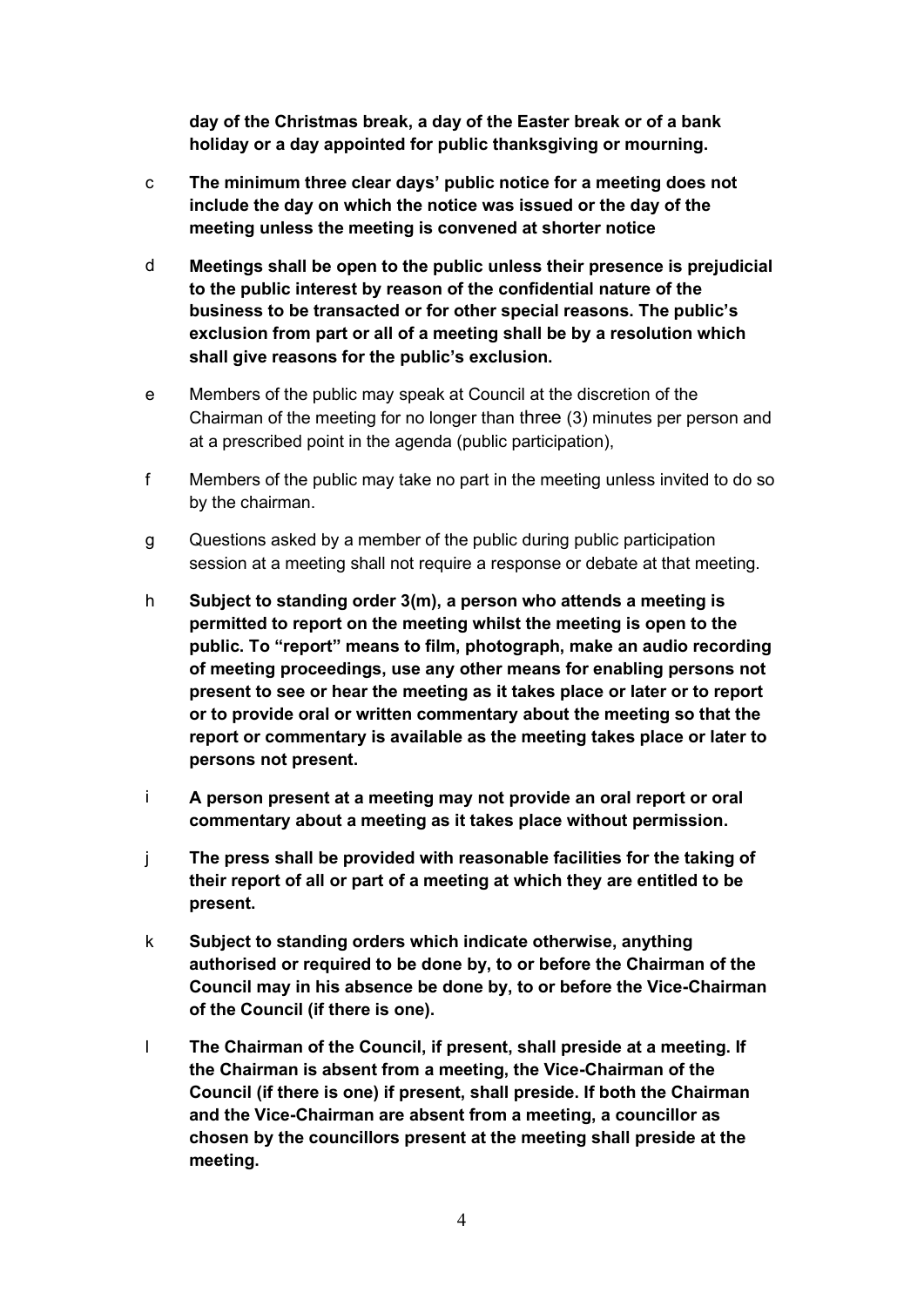- m **Subject to a meeting being quorate, all questions at a meeting shall be decided by a majority of the councillors and non-councillors with voting rights present and voting.**
- n **The chairman of a meeting may give an original vote on any matter put to the vote, and in the case of an equality of votes may exercise his casting vote whether or not he gave an original vote.**

*See standing orders 5(h) and (i) for the different rules that apply in the election of the Chairman of the Council at the annual meeting of the Council.*

- o **Unless standing orders provide otherwise, voting on a question shall be by a show of hands. At the request of a councillor, the voting on any question shall be recorded so as to show whether each councillor present and voting gave his vote for or against that question.** Such a request shall be made before moving on to the next item of business on the agenda.
- p The minutes of a meeting shall include an accurate record of the following:
	- i. the time and place of the meeting;
	- ii. the names of councillors who are present and the names of councillors who are absent;
	- iii. interests that have been declared by councillors and non-councillors with voting rights;
	- iv. the grant of dispensations (if any) to councillors and non-councillors with voting rights;
	- v. whether a councillor or non-councillor with voting rights left the meeting when matters that they held interests in were being considered;
	- vi. if there was a public participation session; and
	- vii. the resolutions made.
- q **A councillor or a non-councillor with voting rights who has a disclosable pecuniary interest or another interest as set out in the Council's code of conduct in a matter being considered at a meeting is subject to statutory limitations or restrictions under the code on his right to participate and vote on that matter.**
- r **No business may be transacted at a meeting unless at least one-third of the whole number of members of the Council are present and in no case shall the quorum of a meeting be less than three.**
- s **If a meeting is or becomes inquorate no business shall be transacted** and the meeting shall be closed. The business on the agenda for the meeting shall be adjourned to another meeting.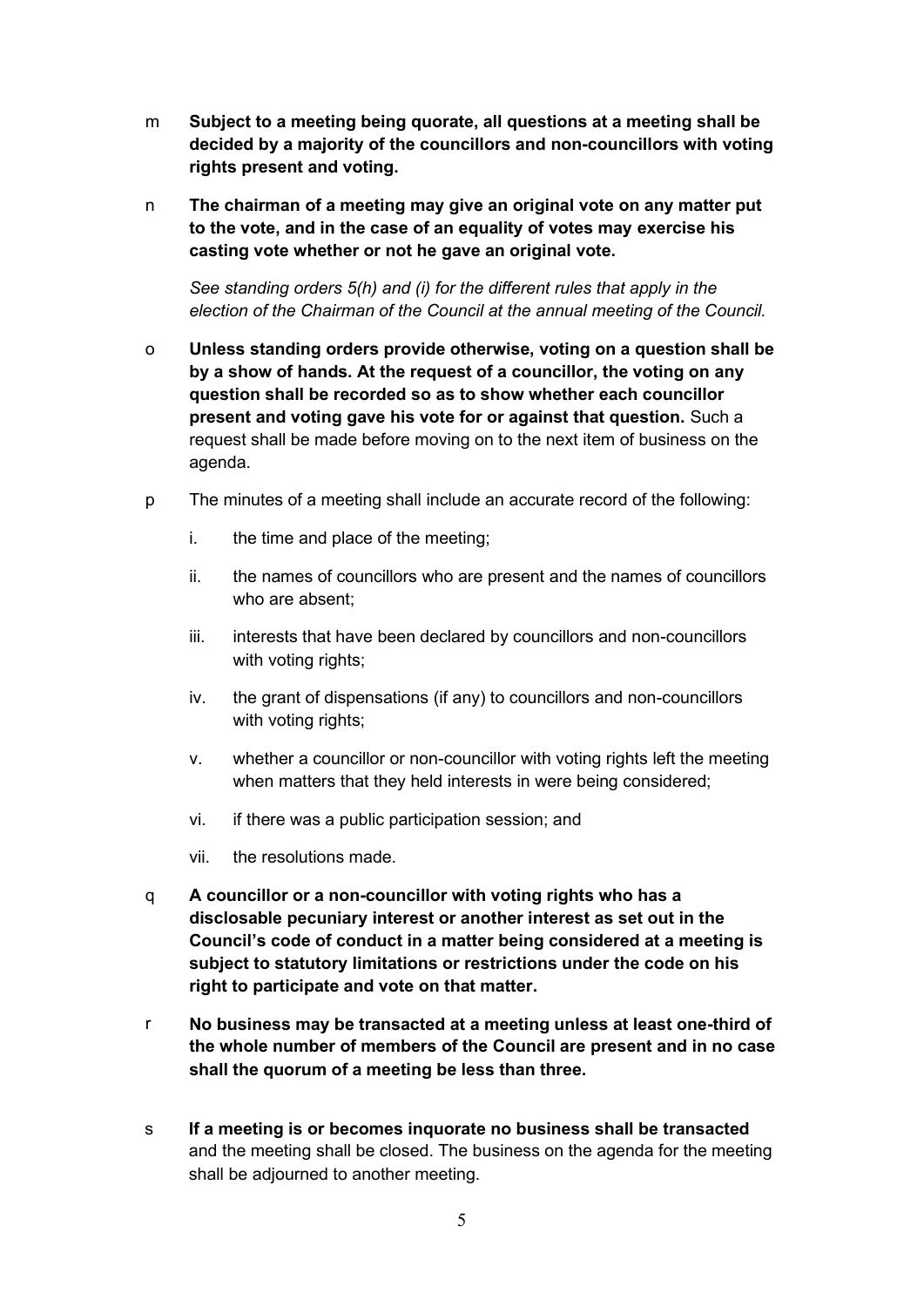t As per the Openness of Local Government Bodies Regulations 2014 filming and recording is permitted as per the Council's filming and Recrding policy.

### <span id="page-5-0"></span>4. **COMMITTEES AND SUB-COMMITTEES**

- a **Unless the Council determines otherwise, a committee may appoint a sub-committee whose terms of reference and members shall be determined by the committee.**
- b **The members of a committee may include non-councillors unless it is a committee which regulates and controls the finances of the Council.**
- c **Unless the Council determines otherwise, all the members of an advisory committee and a sub-committee of the advisory committee may be noncouncillors.**

#### <span id="page-5-1"></span>5. **ORDINARY COUNCIL MEETINGS**

- a **In an election year, the annual meeting of the Council shall be held on or within 14 days following the day on which the councillors elected take office.**
- b **In a year which is not an election year, the annual meeting of the Council shall be held on such day in May as the Council decides.**
- c **If no other time is fixed, the annual meeting of the Council shall take place at 6pm.**
- d **In addition to the annual meeting of the Council, at least three other ordinary meetings shall be held in each year on such dates and times as the Council decides.**
- e **The first business conducted at the annual meeting of the Council shall be the election of the Chairman and Vice-Chairman (if there is one) of the Council.**
- f **The Chairman of the Council, unless he has resigned or becomes disqualified, shall continue in office and preside at the annual meeting until his successor is elected at the next annual meeting of the Council.**
- g **The Vice-Chairman of the Council, if there is one, unless he resigns or becomes disqualified, shall hold office until immediately after the election of the Chairman of the Council at the next annual meeting of the Council.**
- h **In an election year, if the current Chairman of the Council has not been re-elected as a member of the Council, he shall preside at the annual meeting until a successor Chairman of the Council has been elected. The current Chairman of the Council shall not have an original vote in respect of the election of the new Chairman of the Council but shall give a casting**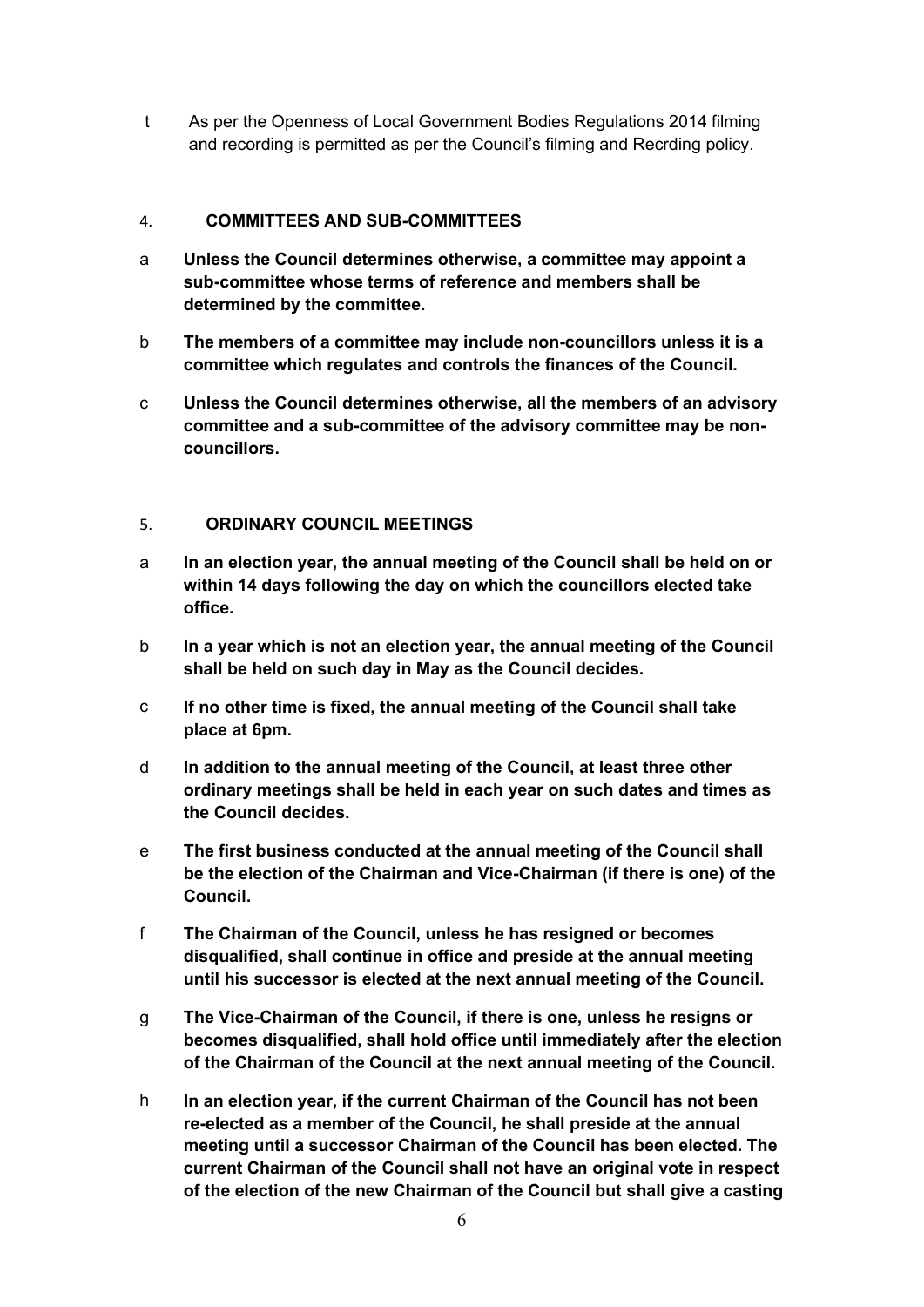**vote in the case of an equality of votes.**

- i **In an election year, if the current Chairman of the Council has been reelected as a member of the Council, he shall preside at the annual meeting until a new Chairman of the Council has been elected. He may exercise an original vote in respect of the election of the new Chairman of the Council and shall give a casting vote in the case of an equality of votes.**
- j Following the election of the Chairman of the Council and Vice-Chairman of the Council at the annual meeting, the business shall include:
	- i. **In an election year, delivery by the Chairman of the Council and councillors of their acceptance of office forms unless the Council resolves for this to be done at a later date. In a year which is not an election year, delivery by the Chairman of the Council of his acceptance of office form unless the Council resolves for this to be done at a later date;**
	- ii. Confirmation of the accuracy of the minutes of the last meeting of the Council;
	- iii. Review and adoption of appropriate standing orders and financial regulations;
	- iv. Confirmation of arrangements for insurance civer in respect of all insurable risks;
	- v. Review of the Council's working groups, committees and sub committees is there are any;
	- vi. Review of the Council's and/or staff subscriptions and membersipr to other bodies;
	- vii. In an election year, to make arrangements with a view to the Council becoming eligible to exercise the general power of competence in the future;
	- viii. Review of inventory of land and other assets including buildings and office equipment;
	- ix. Review of the Council's policies, procedures and practices in respect of its obligations under freedom of information and data protection legislation;
	- x. Determining the time and place of ordinary meetings of the Council up to and including the next annual meeting of the Council.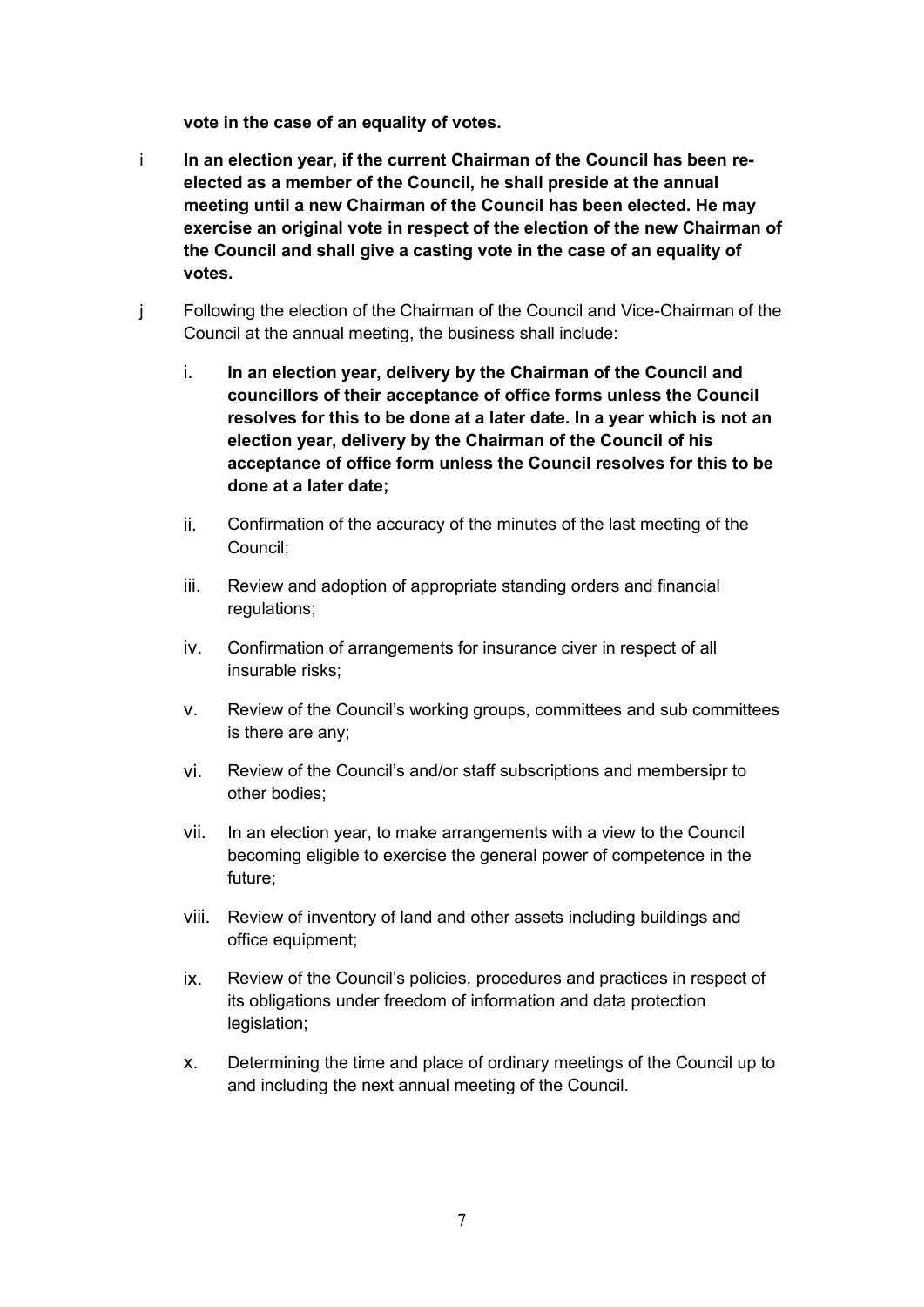- <span id="page-7-0"></span>6. **EXTRAORDINARY MEETINGS OF THE COUNCIL, COMMITTEES AND SUB-COMMITTEES**
- a **The Chairman of the Council may convene an extraordinary meeting of the Council at any time.**
- b **If the Chairman of the Council does not call an extraordinary meeting of the Council within seven days of having been requested in writing to do so by two councillors, any two councillors may convene an extraordinary meeting of the Council. The public notice giving the time, place and agenda for such a meeting shall be signed by the two councillors.**

# <span id="page-7-1"></span>7. **PREVIOUS RESOLUTIONS**

a A resolution shall not be reversed within four months except where a special item is placed on the agenda bearing the names of at least two councillors and is considered and approved by the Council.

# <span id="page-7-2"></span>8. **MANAGEMENT OF INFORMATION**

- a **The Council shall have in place and keep under review, technical and organisational measures to keep secure information (including personal data) which it holds in paper and electronic form. Such arrangements shall include deciding who has access to personal data and encryption of personal data.**
- b **The Council shall have in place, and keep under review, policies for the retention and safe destruction of all information (including personal data) which it holds in paper and electronic form. The Council's retention policy shall confirm the period for which information (including personal data) shall be retained or if this is not possible the criteria used to determine that period (e.g. the Limitation Act 1980).**
- c **The agenda, papers that support the agenda and the minutes of a meeting shall not disclose or otherwise undermine confidential information or personal data without legal justification.**
- d **Councillors, staff, the Council's contractors and agents shall not disclose confidential information or personal data without legal justification.**

# <span id="page-7-3"></span>9. **DRAFT MINUTES**

- a A minute of the meetingn will be kept by the Proper Officer of the OCuncil or other nominated person in the Proper Officers absence.
- b The minutes of a meeting shall record the name of Councillors present, apoligies for absence received and whther these apoligies were accepted by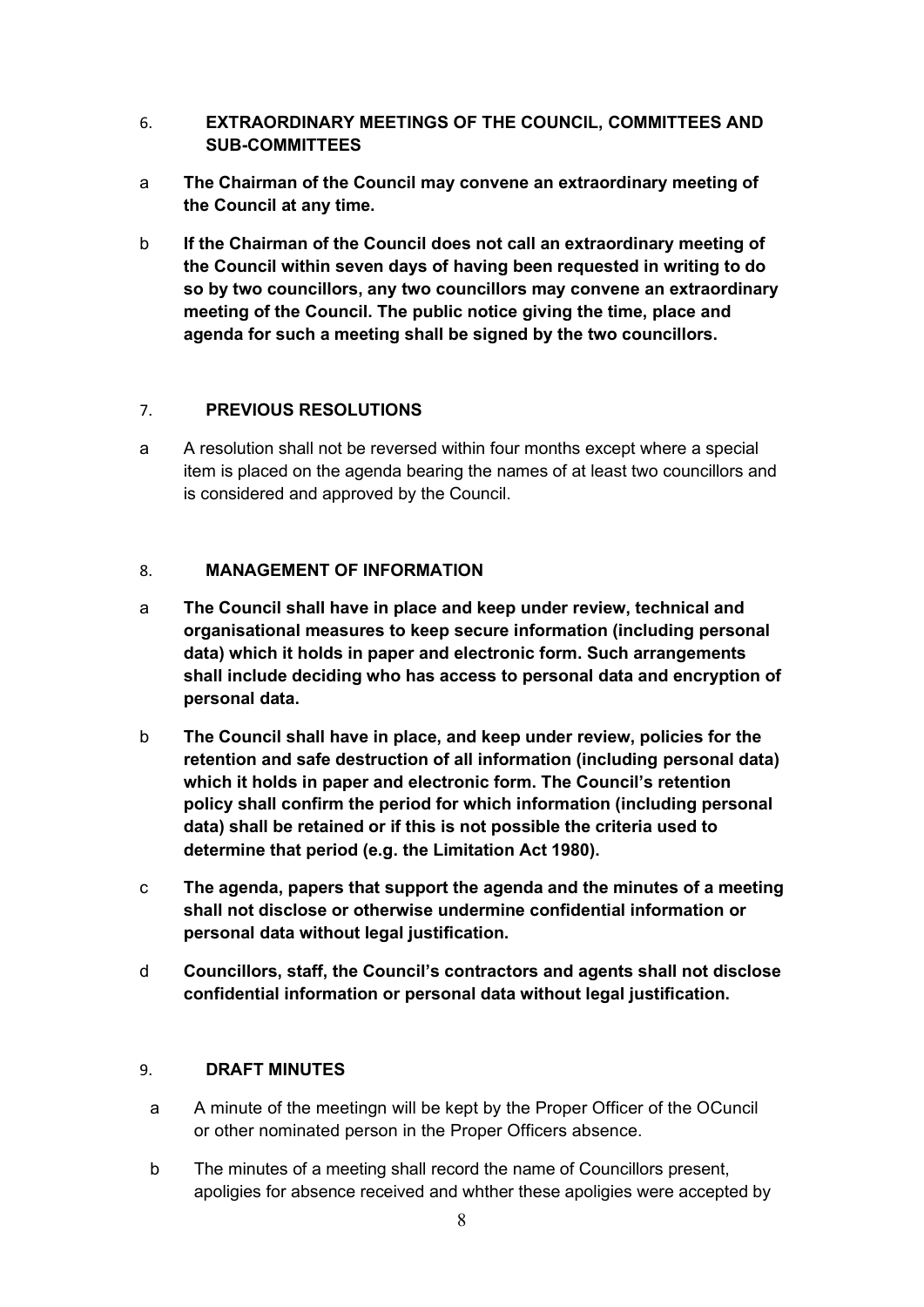the Council.

c The minutes, whih are circulated will be draft mintues until they are approved by the Council at their next meeting and singed by the peron presiding at that meeting.

# <span id="page-8-0"></span>10. **CODE OF CONDUCT AND DISPENSATIONS**

- a **Dispensation requests shall be in writing and submitted to the Proper Officer** as soon as possible before the meeting, or failing that, at the start of the meeting for which the dispensation is required.
- b A decision as to whether to grant a dispensation shall be made [by the Proper Officer] OR [by a meeting of the Council, or committee or sub-committee for which the dispensation is required] and that decision is final.
- **c A dispensation may be granted in accordance with standing order 13(e) if having regard to all relevant circumstances any of the following apply:**
	- **i. without the dispensation the number of persons prohibited from participating in the particular business would be so great a proportion of the meeting transacting the business as to impede the transaction of the business;**
	- **ii. granting the dispensation is in the interests of persons living in the Council's area; or**
	- **iii. it is otherwise appropriate to grant a dispensation.**

# <span id="page-8-1"></span>11. **CODE OF CONDUCT COMPLAINTS**

<span id="page-8-2"></span>a **Upon notification by the District or Unitary Council that a councillor or non-councillor with voting rights has breached the Council's code of conduct, the Council shall consider what, if any, action to take against him. Such action excludes disqualification or suspension from office.**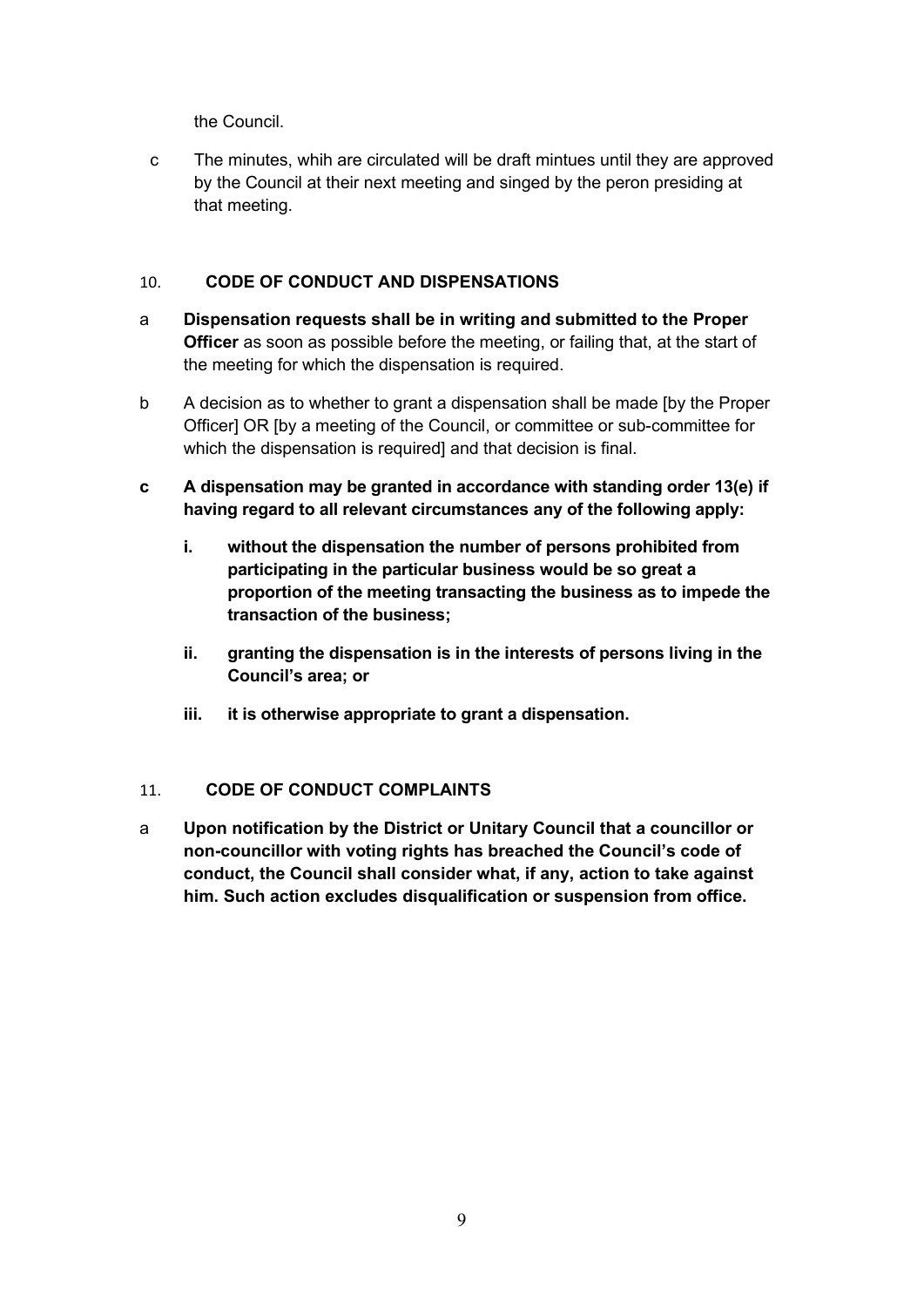#### 12. **PROPER OFFICER**

- a The Council may appoint a number of employees to assist in the performance of its duties. The Council will appoint a Clerk to the Council which will be on an employed basis,
- b The clerk will act as the Proper Officer od thwe Council and shall:
	- i. **at least three clear days before a meeting of the council, a committee** or a sub-committee**,**
		- **serve on councillors by delivery or post at their residences or by email authenticated in such manner as the Proper Officer thinks fit, a signed summons confirming the time, place and the agenda (provided the councillor has consented to service by email), and**
		- **Provide, in a conspicuous place, public notice of the time, place and agenda (provided that the public notice with agenda of an extraordinary meeting of the Council convened by councillors is signed by them).**
	- ii. **convene a meeting of the Council for the election of a new Chairman of the Council, occasioned by a casual vacancy in his office;**
	- iii. **facilitate inspection of the minute book by local government electors;**
	- iv. **receive and retain copies of byelaws made by other local authorities;**
	- v. hold acceptance of office forms from councillors and copies of councillor's register of interests;
	- vi. sign documents on behalf of the Council and issue agendas and notices of meetings.
	- vii. receive and send general correspondence and notices on behalf of the Council except where there is a resolution to the contrary;
	- viii. assist with responding to requests made under the freedom of information legislation and rights exercisable under data protection legislation in accordance with the Council's relevant policies and procedures and
	- ix. advise the bank of changes to bank mandates,

#### <span id="page-9-0"></span>13. **RESPONSIBLE FINANCIAL OFFICER**

a The Clerk will act as Responsible Financial Officer or be responsible for managing a finance officer and any other employee of the Council.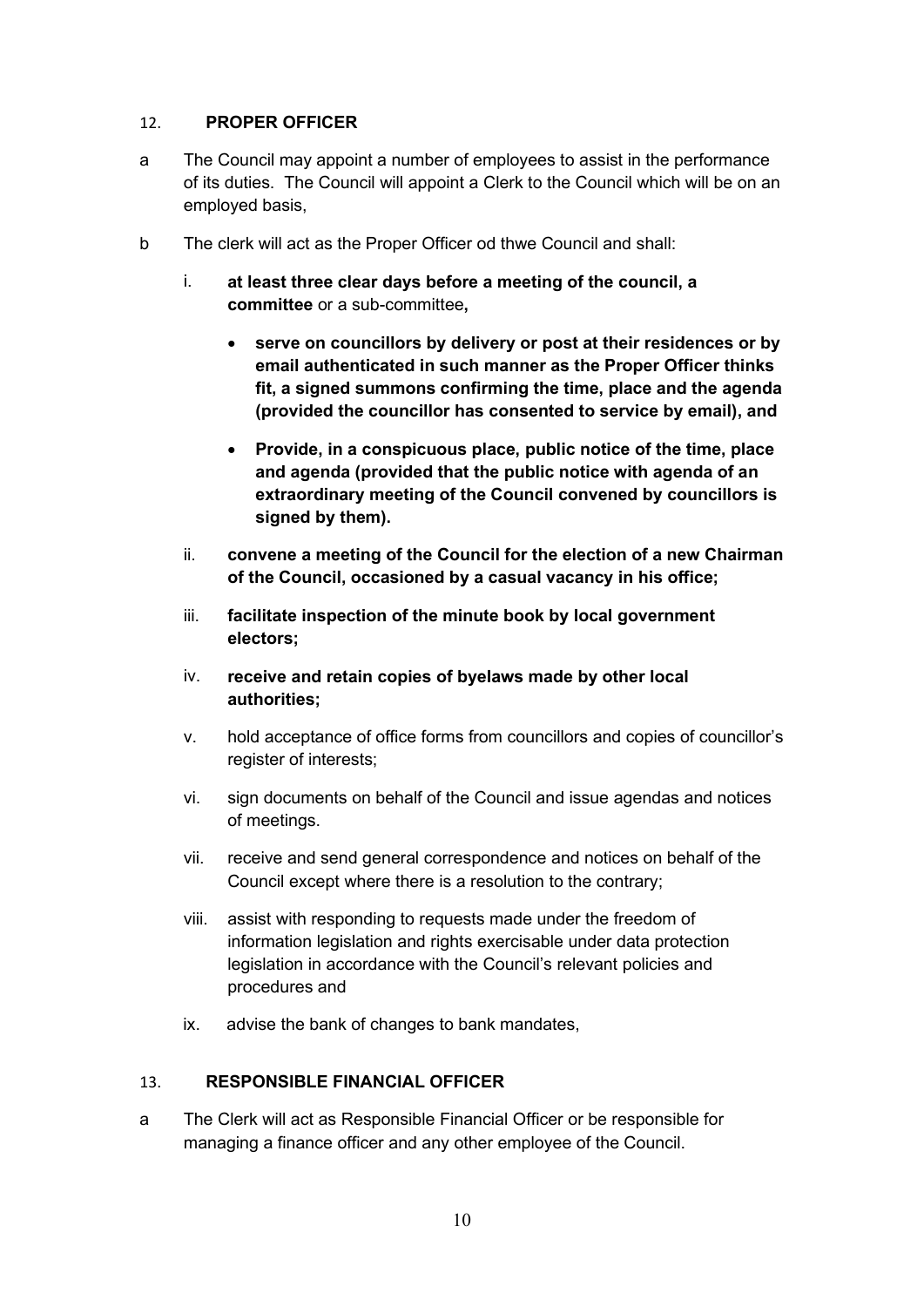#### <span id="page-10-0"></span>14. **FINANCIAL CONTROLS AND PROCUREMENT**

- a. The Council shall consider and approve financial regulations drawn up by the Responsible Financial Officer, which shall include detailed arrangements in respect of the following:
	- i. the keeping of accounting records and systems of internal controls;
	- ii. the assessment and management of financial risks faced by the Council;
	- iii. the work of the independent internal auditor in accordance with proper practices and the receipt of regular reports from the internal auditor, which shall be required at least annually;
	- iv. the inspection and copying by councillors and local electors of the Council's accounts and/or orders of payments; and
	- v. whether contracts with an estimated value below **£25,000** due to special circumstances are exempt from a tendering process or procurement exercise.
- b. Financial regulations shall be reviewed regularly and at least annually for fitness of purpose.
- c. **A public contract regulated by the Public Contracts Regulations 2015 with an estimated value in excess of £25,000 but less than the relevant thresholds in standing order 18(f) is subject to Regulations 109-114 of the Public Contracts Regulations 2015 which include a requirement on the Council to advertise the contract opportunity on the Contracts Finder website regardless of what other means it uses to advertise the opportunity unless it proposes to use an existing list of approved suppliers (framework agreement).**
- d. Subject to additional requirements in the financial regulations of the Council, the tender process for contracts for the supply of goods, materials, services or the execution of works shall include, as a minimum, the following steps:
	- i. a specification for the goods, materials, services or the execution of works shall be drawn up;
	- ii. an invitation to tender shall be drawn up to confirm (i) the Council's specification (ii) the time, date and address for the submission of tenders (iii) the date of the Council's written response to the tender and (iv) the prohibition on prospective contractors contacting councillors or staff to encourage or support their tender outside the prescribed process;
	- iii. the invitation to tender shall be advertised in a local newspaper and in any other manner that is appropriate;
	- iv. tenders are to be submitted in writing in a sealed marked envelope addressed to the Proper Officer;
	- v. tenders shall be opened by the Proper Officer in the presence of at least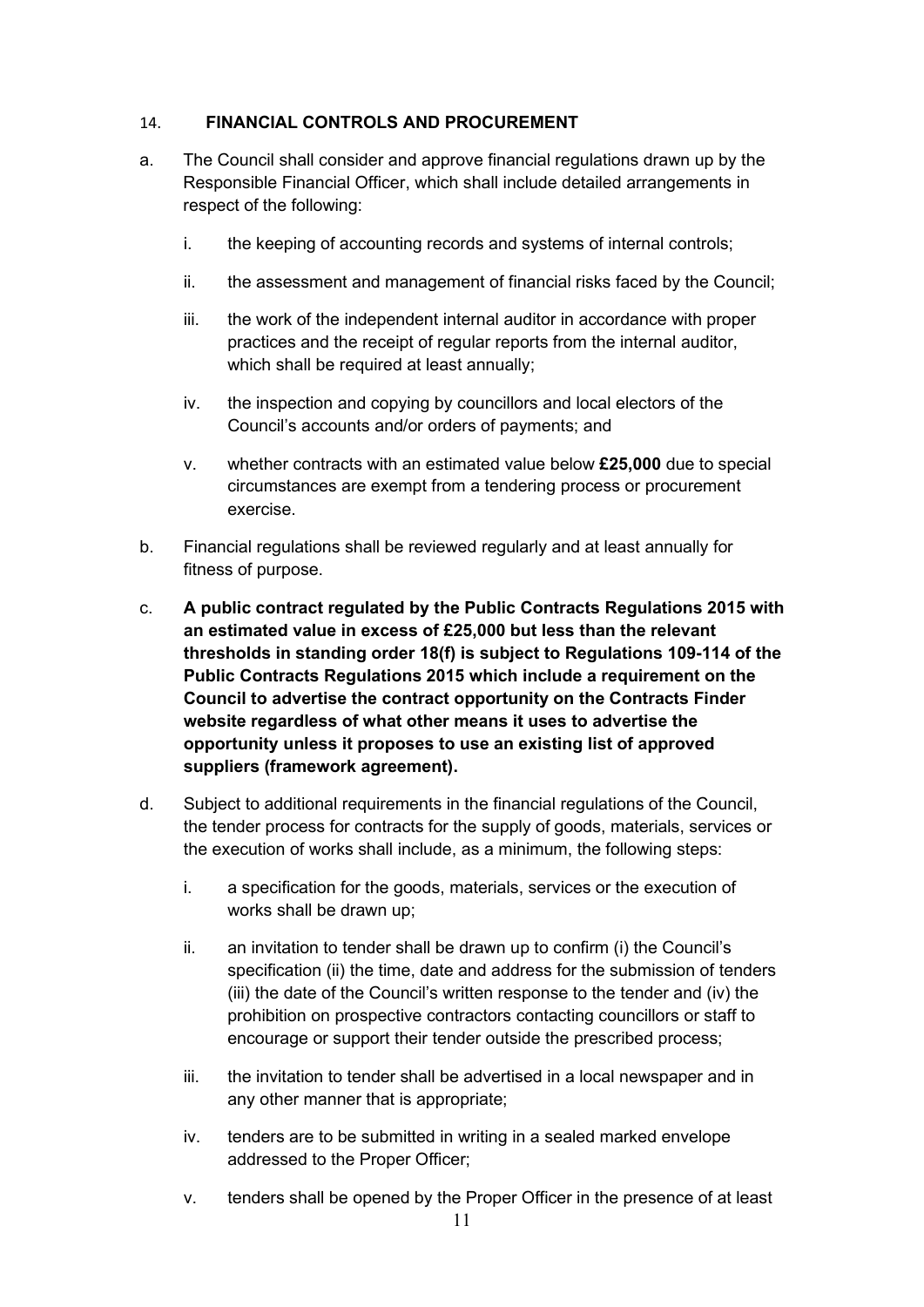one councillor after the deadline for submission of tenders has passed;

- vi. tenders are to be reported to and considered by the appropriate meeting of the Council or a committee or sub-committee with delegated responsibility.
- e. Neither the Council, nor a committee or a sub-committee with delegated responsibility for considering tenders, is bound to accept the lowest value tender.
	- f. **Where the value of a contract is likely to exceed the threshold specified by the Office of Government Commerce from time to time, the Council must consider whether the Public Contracts Regulations 2015 or the Utilities Contracts Regulations 2016 apply to the contract and, if either of those Regulations apply, the Council must comply with procurement rules. NALC's procurement guidance contains further details.**

#### <span id="page-11-0"></span>15. **HANDLING STAFF MATTERS**

- a All employees of the Council are covered by employment legislation dealing with employment rights, discrimination in employment, unfair dismissal, redundancy and similar matters.
- b All emoloyees will have a contract of employment stating the terms and consistions which s/he is employed. This will effectively be administered by the Chairman or designated councillor acting with the authoirity of the Council..
- c Should the Clerk to indisposed and unable to perform their duties for whatever reason then the Council will make suitable arrangements for the Clerk's responsibilities to be acquitted, this could include the employments of a locum.
- d The Council has adopted the following policies which it adheres to:
	- a. Complaints procedures
	- b. Disciplinary
	- c. Grievance
	- d. Equality and diversity

#### <span id="page-11-1"></span>16. **RESPONSIBILITIES TO PROVIDE INFORMATION**

- a **In accordance with freedom of information legislation, the Council shall publish information in accordance with its publication scheme and respond to requests for information held by the Council.**
- b. **The Council, shall publish information in accordance with the**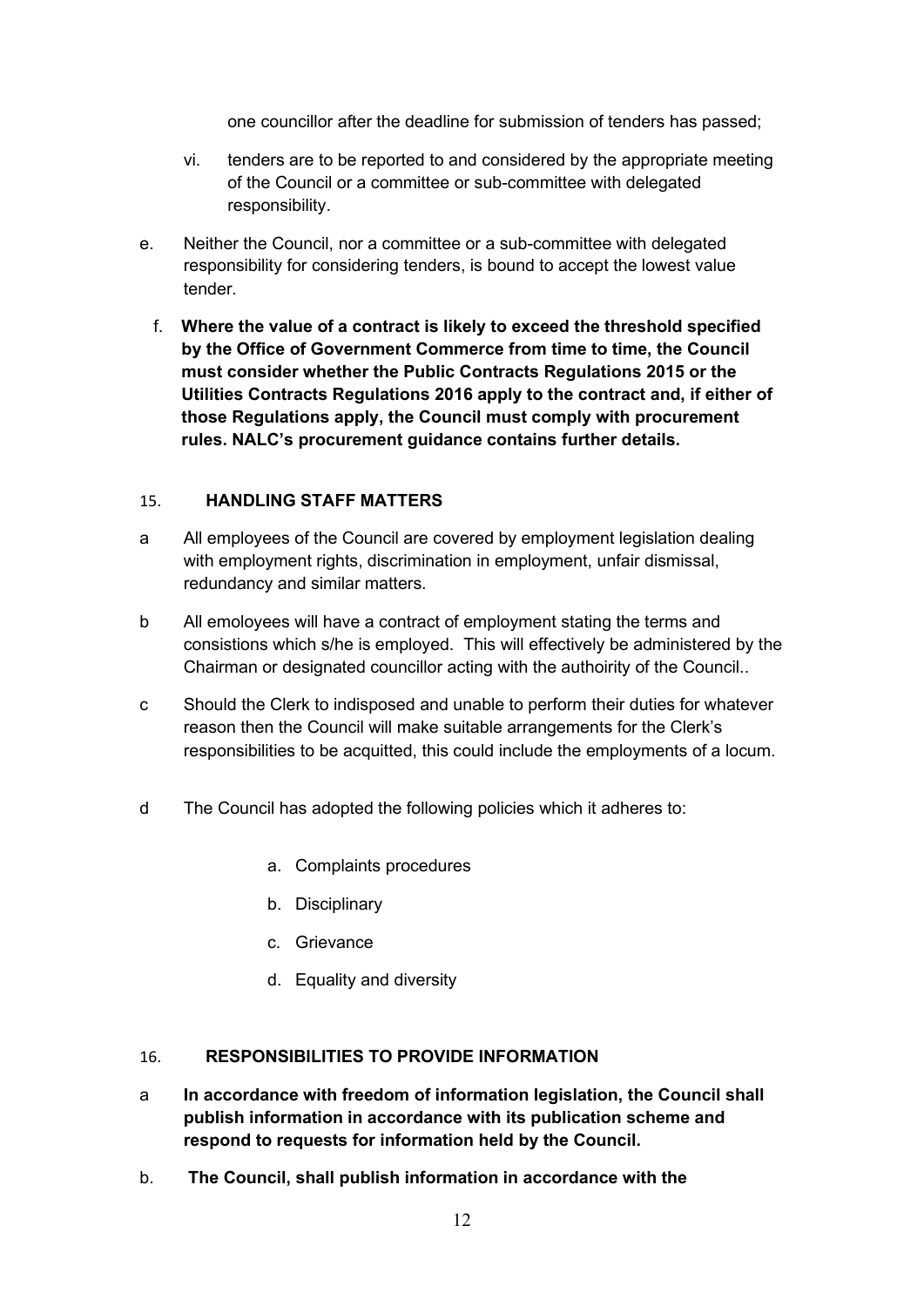# **requirements of the Local Government (Transparency Requirements) (England) Regulations 2015**.

- <span id="page-12-0"></span>17. **RESPONSIBILITIES UNDER DATA PROTECTION LEGISLATION**  (Below is not an exclusive list).
- a **The Council shall have policies and procedures in place to respond to an individual exercising statutory rights concerning his personal data.**
- b **The Council shall have a written policy in place for responding to and managing a personal data breach.**
- c **The Council shall keep a record of all personal data breaches comprising the facts relating to the personal data breach, its effects and the remedial action taken.**
- d **The Council shall ensure that information communicated in its privacy notice(s) is in an easily accessible and available form and kept up to date.**
- e **The Council shall maintain a written record of its processing activities.**

#### <span id="page-12-1"></span>18. **EXECUTION AND SEALING OF LEGAL DEEDS**

- a A legal deed shall not be executed on behalf of the Council unless authorised by a resolution.
- b **Subject to standing order 18(a) above , any two councillors may sign on behalf of the Council, any deed required by law and the Proper Officer shall witness their signatures.**

# <span id="page-12-2"></span>19. **COMMUNICATING WITH DISTRICT AND COUNTY OR UNITARY COUNCILLORS**

a An invitation to attend a meeting of the Council shall be sent, together with the agenda, to the ward councillor(s) of the District and County Council OR Unitary Council representing the area of the Council.

# 20. **PUBLIC CONSULTATION**

The Council will from time to time need to undertake public consultation on projects it is pursuing and will do so in accordance with the following checklist

#### Organisational Needs

a. Is there a shared understanding of what you want to achieve through engagement?